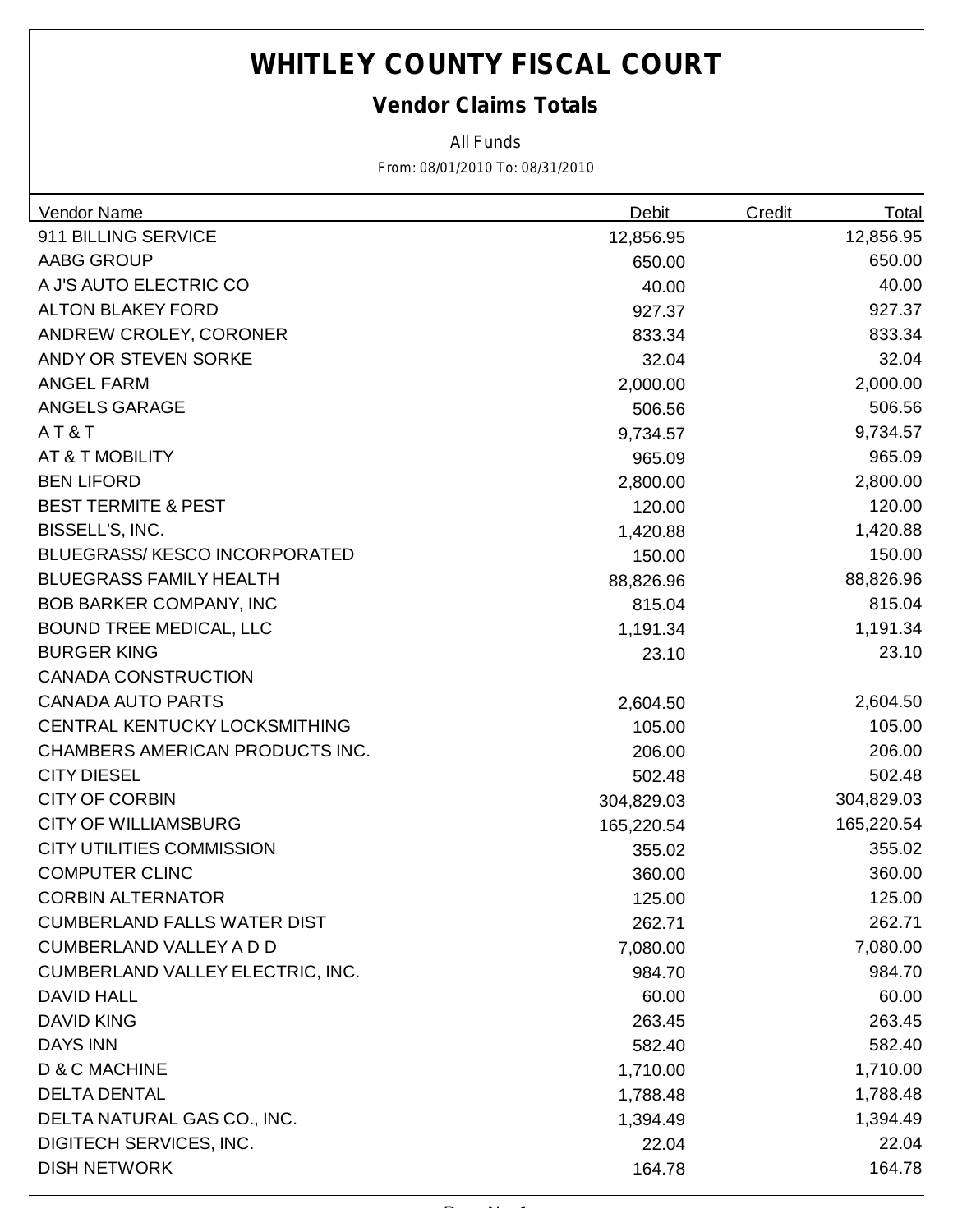### *Vendor Claims Totals*

*All Funds*

| <b>Vendor Name</b>                  | <b>Debit</b> | Credit | <u>Total</u> |
|-------------------------------------|--------------|--------|--------------|
| <b>FAMILY DOLLAR STORE</b>          | 366.55       |        | 366.55       |
| DR. DAVID WILLIAMS                  | 75.00        |        | 75.00        |
| <b>EASTERN KENTUCKY PRIDE</b>       | 2,000.00     |        | 2,000.00     |
| <b>ELLIS SANITATION</b>             |              |        |              |
| ELLISON'S SANITARY SUPPLY CO., INC. | 3,279.60     |        | 3,279.60     |
| EMERGENCY MEDICAL PRODUCTS, INC     | 2,230.08     |        | 2,230.08     |
| <b>EZ COUNTRY</b>                   | 425.00       |        | 425.00       |
| <b>FAULKNER AND TAYLOR</b>          | 352.43       |        | 352.43       |
| <b>FLEETONE</b>                     | 21,258.19    |        | 21,258.19    |
| <b>G &amp; K SERVICES, INC</b>      | 1,244.24     |        | 1,244.24     |
| <b>GARRAD COUNTY EMA</b>            | 45.00        |        | 45.00        |
| G & S TIRE INC.                     | 85.45        |        | 85.45        |
| HARP ENTERPRISES, INC.              | 174.34       |        | 174.34       |
| <b>HEALTH PROFESSIONALS LLC</b>     | 10,423.26    |        | 10,423.26    |
| HINKLE CONTRACTING CORPORATION      | 7,091.05     |        | 7,091.05     |
| HINKLE PRINTING, INC.               | 1,309.25     |        | 1,309.25     |
| <b>HOLSTON GASES</b>                | 2,644.27     |        | 2,644.27     |
| <b>HYATT REGENCY</b>                | 2,031.36     |        | 2,031.36     |
| <b>HOMETOWN IGA #57</b>             | 55.18        |        | 55.18        |
| INNOVATIVE COMMUNICATIONS, INC      | 453.46       |        | 453.46       |
| <b>IRENE PEACE</b>                  | 600.00       |        | 600.00       |
| JOHNNY WHEELS OF WILLIAMSBURG, INC  | 414.00       |        | 414.00       |
| K A C O ALL LINES FUND              | 41,000.00    |        | 41,000.00    |
| KACO WORKERS COMPENSATION FUND      | 40,000.00    |        | 40,000.00    |
| KAPA                                | 480.00       |        | 480.00       |
| KAY SCHWARTZ, COUNTY CLERK          | 15.00        |        | 15.00        |
| KELLWELL FOOD MANAGEMENT            | 35,118.96    |        | 35,118.96    |
| <b>KELLY HARRISON</b>               | 11.53        |        | 11.53        |
| <b>KEN TEN ADVERTISING</b>          | 571.36       |        | 571.36       |
| KU                                  | 10,393.15    |        | 10,393.15    |
| <b>KENWAY DISTRIBUTORS</b>          | 184.99       |        | 184.99       |
| <b>KESE</b>                         | 150.00       |        | 150.00       |
| <b>KFC</b>                          | 45.62        |        | 45.62        |
| KING'S TIRE RECYCLING INC           | 211.75       |        | 211.75       |
| <b>KOLA</b>                         | 240.00       |        | 240.00       |
| KY ASSOCIATION OF COUNTIES          | 1,165.00     |        | 1,165.00     |
| KY COAL COUNTY COALITION, INC.      | 600.00       |        | 600.00       |
| <b>KENTUCKY STATE TREASURER</b>     | 4,483.00     |        | 4,483.00     |
| <b>LARRY HOWARD</b>                 | 550.70       |        | 550.70       |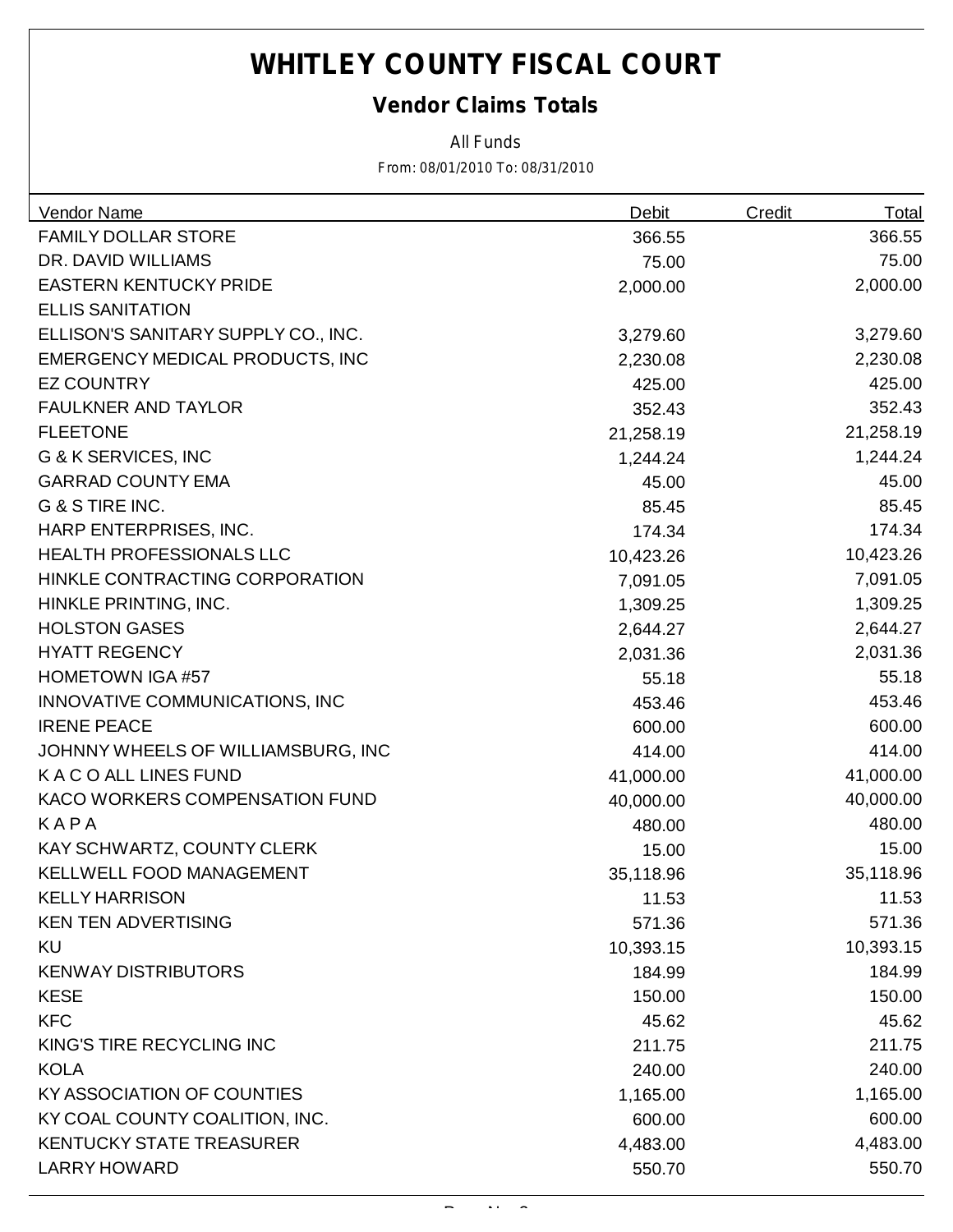### *Vendor Claims Totals*

*All Funds*

| Vendor Name                      | <b>Debit</b> | <b>Credit</b> | Total     |
|----------------------------------|--------------|---------------|-----------|
| LAUREL COUNTY OCCUPATIONAL TAX   | 206.54       |               | 206.54    |
| <b>LAUREL TERMITE CONTROL</b>    | 95.00        |               | 95.00     |
| <b>LAWRENCE HODGE, SHERIFF</b>   | 81,007.56    |               | 81,007.56 |
| <b>LONDON RADIO SERVICE</b>      | 354.50       |               | 354.50    |
| <b>LYTTLE'S TELEPHONE</b>        | 1,400.00     |               | 1,400.00  |
| <b>MAIDEN DRUG CO.</b>           | 54.65        |               | 54.65     |
| <b>MARTHA LOGAN</b>              | 36.00        |               | 36.00     |
| <b>MOBILE SATELLITE VENTURES</b> | 77.98        |               | 77.98     |
| <b>MOUNTAIN VALLEY INSURANCE</b> | 4,407.95     |               | 4,407.95  |
| <b>NEWS JOURNAL</b>              | 14,449.13    |               | 14,449.13 |
| NEWWAVE COMMUNICATIONS           | 67.88        |               | 67.88     |
| ONE COR FOUR TWO, INC.           | 3,000.00     |               | 3,000.00  |
| <b>OSCAR DAVENPORT</b>           | 284.32       |               | 284.32    |
| <b>OWENS AUTO PARTS</b>          | 135.50       |               | 135.50    |
| PATTERSON CREEK VFD              | 200.00       |               | 200.00    |
| PATTON CHESTNUT BINDER, INC.     | 3,484.00     |               | 3,484.00  |
| PHIL BRENNENSTUHL                | 125.00       |               | 125.00    |
| POFF CARTING SERVICE             | 2,365.50     |               | 2,365.50  |
| PREFERRED LAB SERVICE            | 585.00       |               | 585.00    |
| <b>QUALITY CARE AUTO SERVICE</b> | 6,230.20     |               | 6,230.20  |
| <b>QUARTER MASTER</b>            | 234.22       |               | 234.22    |
| <b>QUILL CORPORATION</b>         | 3,001.92     |               | 3,001.92  |
| <b>RHONDA PRIVETT</b>            | 42.00        |               | 42.00     |
| <b>RIVERSIDE PRODUCE</b>         | 336.07       |               | 336.07    |
| <b>ROGER WELLS</b>               | 239.50       |               | 239.50    |
| RONNIE MOSES, P V A              | 122.32       |               | 122.32    |
| <b>J.A. SEXAUER</b>              | 1,146.12     |               | 1,146.12  |
| <b>SGT JOES</b>                  | 956.48       |               | 956.48    |
| <b>SHELLY BARTON</b>             | 72.00        |               | 72.00     |
| <b>SONIC</b>                     | 22.28        |               | 22.28     |
| SOUTHEASTERN KY MAINTENANCE      |              |               |           |
| SOUTH EASTERN JANITORIAL SUPPLY  | 522.90       |               | 522.90    |
| SOUTHERN REBINDING, INC.         | 1,114.93     |               | 1,114.93  |
| STERICYCLE, INC.                 | 140.96       |               | 140.96    |
| T & H TRUCK PARTS & SERVICE      | 150.00       |               | 150.00    |
| <b>TELVENT DTN</b>               | 2,328.00     |               | 2,328.00  |
| <b>TEN-EIGHT DUTY GEAR</b>       | 6,034.74     |               | 6,034.74  |
| THE GAULT HOUSE                  | 256.06       |               | 256.06    |
| THE HOSE HOUSE, INC.             | 257.86       |               | 257.86    |